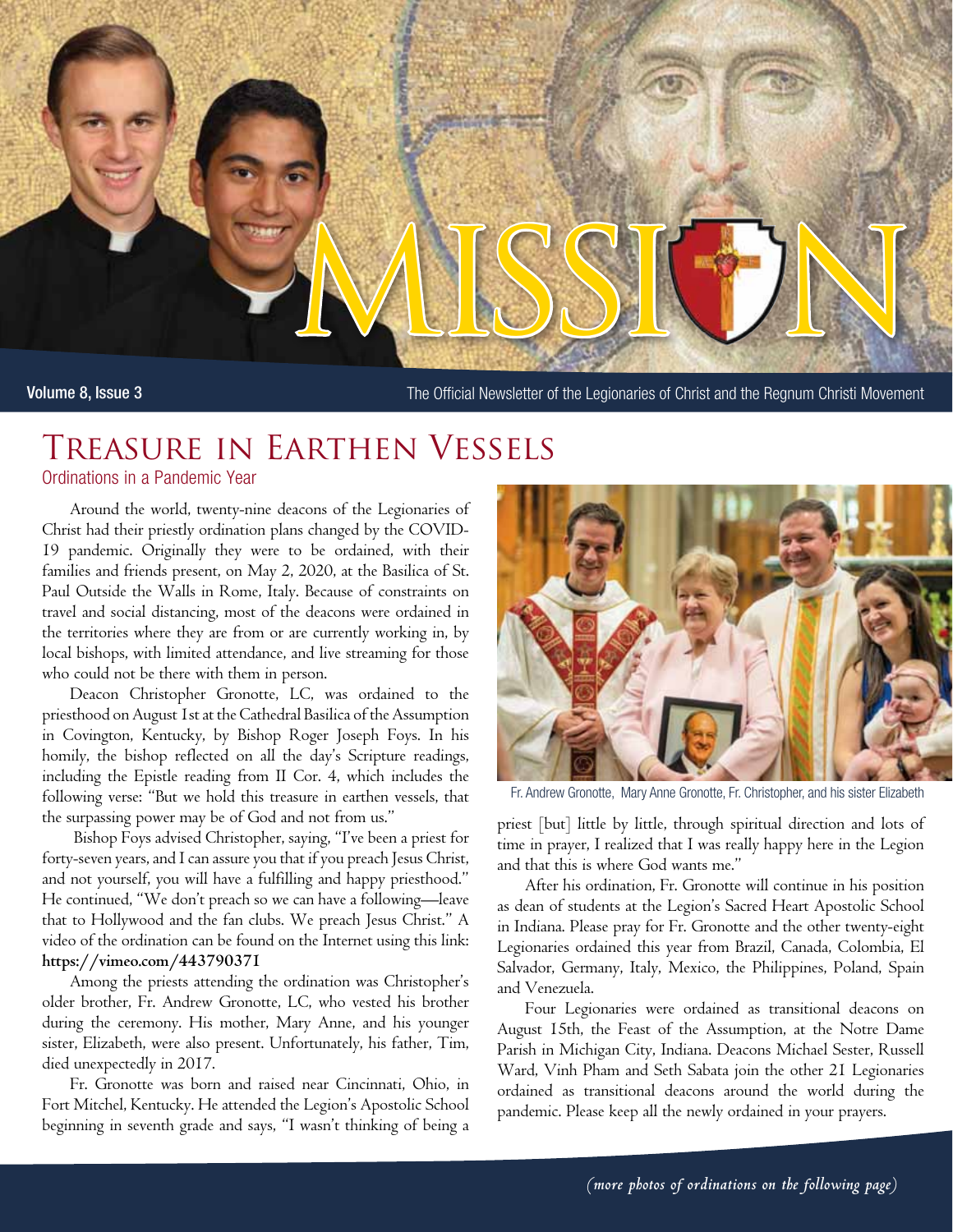









1. Dcn. Christopher prayerfully cosiders the moment of ordination 2. Fr. Christopher offers communion to his mother for the first time as a priest 3. Dcn. Christopher prostrates himself before Our Lord 4. Fr. Christopher hugs his brother, Fr. Andrew after being ordained 5. Bishop Roger Joseph Foys lays hands on Fr. Christopher during his ordination

### Diaconate Ordinations

Four Legionaries of Christ were ordained to the Transitional Diaconate on August 15 in Rolling Prairie, Indiana.

1. Dcn. Russell Ward is vested by Fr. Shawn Aaron, Territorial Director, and Fr. David Daly. **2.** Fr. Shawn Aaron with (L-R) Dcn. Russell Ward, Dcn. Seth Sabata, Dcn. Vinh Pham, and Dcn. Michael Sester



## Spiritual Motherhood of Priests A Life-Long Relationship of Prayer

Mary Anne Gronotte, a Regnum Christi member and mother of two Legionary priests (Andrew and Christopher), felt a persistent nudging by the Holy Spirit to begin an apostolate of praying for priests. She knows how much her sons, and all priests, benefit from the consistent and faithful prayers of the laity.

The role of praying for priests as a spiritual mother was once considered something done only by cloistered nuns. In 2007, the Congregation of the Clergy, with the approval of Pope Benedict XVI, invited lay women to adopt priests as their spiritual sons, and to pray for them constantly, particularly before the Blessed Sacrament. "The vocation to be a spiritual mother for priests is largely unknown, scarcely understood, and, consequently, rarely lived," states the Congregation of the Clergy. "It is a vocation that is frequently hidden, invisible to the naked eye, but meant to transmit spiritual life."



In 2012, at Mary Anne's invitation, 45 woment came to the initial meeting. Today, more than 250 women in the Ohio Valley region have become spiritual mothers to priests in their dioceses and to the Legionary priests who serve the area. These women are committed to praying for their adopted priest-sons in a dedicated and maternal way, starting with a weekly Holy Hour.



Mary Anne Gronotte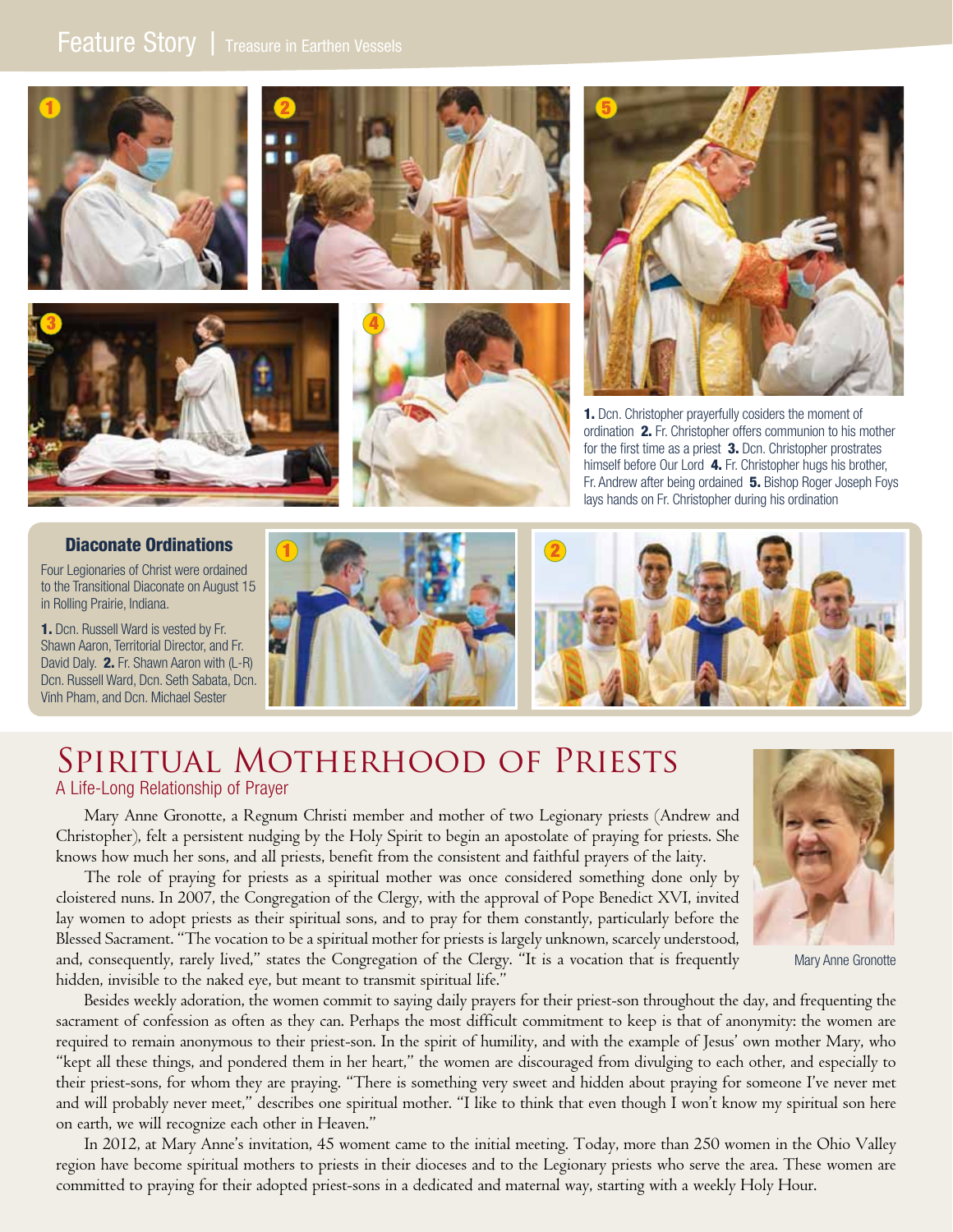## Comings and Goings Transitions in Cheshire

Between the end of the spring semester and the beginning of fall classes, there are many new community arrivals and departures. The season began with ten candidates who arrived in June for Summer Candidacy, an extended experience of religious life before determining if they will enter novitiate in September. With the guidance of Fr. Edward Hopkins, LC, they learn what to expect from living, studying and praying in a Legionary novitiate. New novices receive their cassocks in mid-September and join the other novices under the guidance of novice instructor Fr. Joseph Brickner, LC.

On the first weekend of September, the First Professions Mass took place when five novices made their initial vows of poverty, chastity and obedience. The promises they made previously to these three evangelical vows of religious life are now elevated to a more informed vow. Due to the pandemic, this is the first time the First Professions Mass was not open to the general public. However, as is becoming more familiar, the Mass was streamed on the Internet.



The community also welcomes a new rector, Fr. Timothy Walsh, who officially began his position on the Feast of the Assumption, August 15th. We are grateful to Fr. Kevin Meehan, LC, the departing rector, for his three years of service.

Fr. Timothy brings with him ten years of formation experience, starting in 2006 as the vice-rector of Sacred Heart Apostolic School, and later as its rector. He was also

Fr. Timothy Walsh, LC



Young men in the Candidacy Program evangelize on the town green in Waterbury, CT.

rector of the former Immaculate Conception Apostolic School in New Hampshire.

The plan of religious formation that was begun provisionally in Cheshire three years ago with Fr. Meehan will continue under Fr. Walsh. This formation program, which was ratified at the Legion's General Convention earlier this year, broadens the focus on interior freedom and personal maturity for novices and humanists. Fr. Walsh also has set the goal of working toward regional academic accreditation.

Cheshire currently has more than sixty seminarians discerning and preparing for the priesthood. Because of COVID-19 and travel restrictions, it took some extra time for new seminarians traveling from other countries to arrive in Cheshire. Late in August, twenty-one humanists left Cheshire to continue their studies in Rome.

May God bless these fine young men as they pursue their vocations! Thank you for your continued prayers and support.

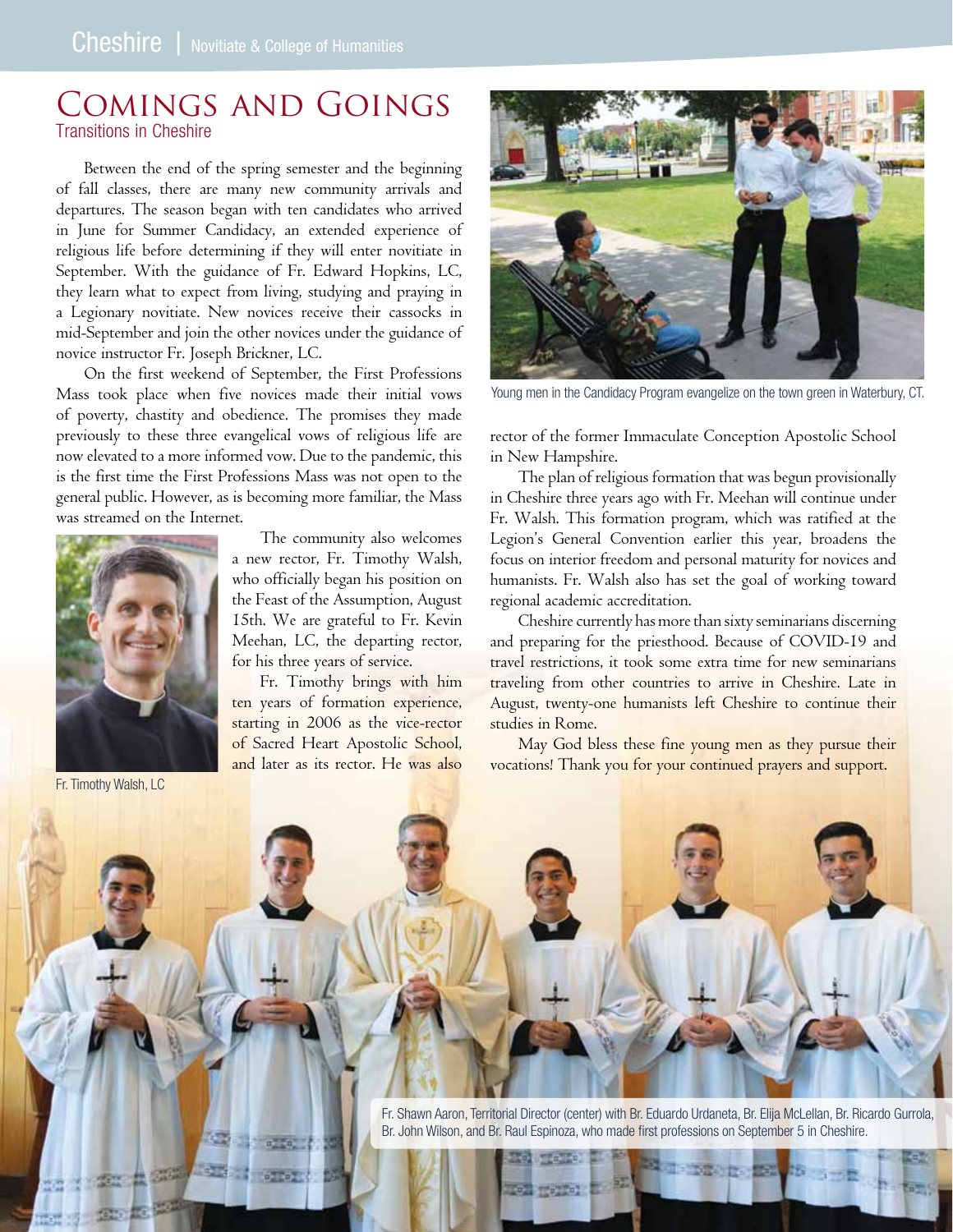## Forming Leaders to CHANGE THE WORLD!

For three years, Jesus Christ crisscrossed the Holy Land of Judea, Galilee, and beyond, fulfilling his mission to redeem humanity and saving us from our sins. He spent these three years of his "public life" preaching in synagogues, teaching on hillsides and shorelines, healing the sick, raising the dead preparing his disciples to continue beyond his cross.

From among his followers, he chose twelve men to follow him as his closest disciples, three of which would be his closest friends, with whom he shared the most profound of experiences.

Imperfect in many ways, these men became the first links in the chain of evangelization that would affect the world from then on. For three years, these men watched every move, heard every word, prayed from their hearts and practiced what they learned from Christ, their teacher. Jesus was unlike any other teacher. The care and interest that he showed every person he encountered was unlike anything the world had ever seen before, and the apostles, his closest friends, lived every scene that the Gospel recounts. Together with his Blessed Virgin Mother Mary, Mary Magdalen (the apostle to the apostles) and the other holy women, each was commissioned with the same lifelong mission: "Go and make disciples of all nations! Continue my mission to heal, baptize, announce the coming of the Kingdom!

Throughout his public ministry, Jesus modeled empathy and forgiveness, challenging everyone to take one step forward in their ongoing conversion. He taught them the value of simple, quiet daily prayer, and from these moments came the inspirations that would motivate them throughout their lives. Jesus was not content with the comfort of the status quo, but was committed to encouraging, preparing and challenging his followers to be bold, fearless and creative in the ways they would announce the Kingdom to the world. How can we, more than 2000 years later, continue Jesus' work?

• First, to follow the example of the Lord with his first disciples, we must begin with daily prayer. What has the Lord laid on our hearts and what gifts has he given us?

• Second, it is important to surround ourselves with Christians who will encourage us to exercise our gifts. It is too

> easy to give up, worrying that our inspirations to serve are too difficult. We need others to help us through periods of self-doubt.

> > • Third, we can prepare through study and doing the essential groundwork to



accomplish our goals to build the Kingdom of Christ. Nothing worthwhile is ever easy.

• Finally, we can challenge ourselves and others to stay faithful for the long haul. There are no quick solutions. A good leader is sensitive to continually improving and building upon a firm foundation.

Over the years, numerous schools, apostolates and initiatives have been launched by members of Regnum Christi throughout the world. Through these efforts, men and women on every continent have personally experienced Jesus Christ, opened their hearts and minds to Christ's inspiration, and embraced his invitation to be his disciples and apostles of his Kingdom.

The mission and dream of every Legionary and member of Regnum Christi is to keep the dynamic of Christ alive! Forming apostles after his own heart, forming apostles that will set the world ablaze, forming apostles that will change the world, forming apostles like Jesus did! Let us lift up in prayer all priests, religious, consecrated, laymen and laywomen as they spend their lives revealing the love of Christ, forming souls in the school of Christ's mercy and mission, and launching them as Christ's missionary apostles.

**Fr. Daren Weisbrod, LC** joined the Legionaries of Christ in 1993. Ordained in 2006, he has primarily served in the Legion's seminaries and schools. In July of 2020, he completed his Masters in Educational Leadership from the University of Notre Dame's Remick Leadership Program. He currently serves as Chaplain at The Highlands School in Irving, Texas.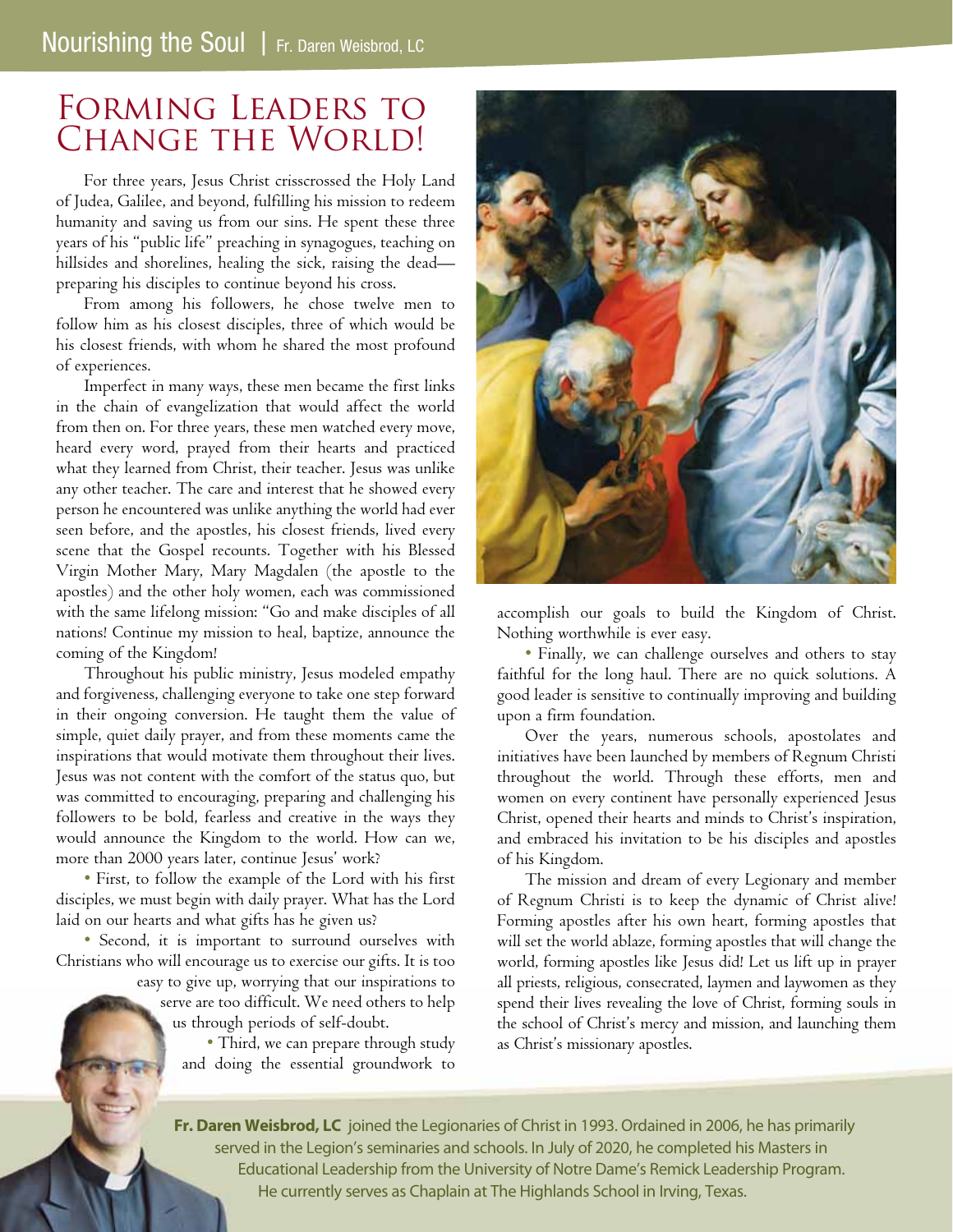## "I Have Something For You" A Ministry to the Elderly

Dawn Snyder has been a Regnum Christi member for more than twenty years and a spiritual guide for more than sixteen of those years. She reflects, "When I learned about Regnum Christi, it was as if God said, 'I have something for you, something to help you be a better Christian. It's about love." Her experience as a spiritual director, along with her volunteer experience, prepared her for the position of Director of Mission and Pastoral Care for St. Francis Senior Ministries, a Catholic continuing care senior ministries campus.

"Everything I learned from the Legionary priests and Regnum Christi educated me in accompanying others. It humbled me and taught me to see what others need. I didn't feel qualified for this job; I didn't have enough of confidence. But in God's perfect timing, a Regnum Christi friend encouraged me, pointed out my strengths and talents in the face of my doubts, and actually helped me work through the application process. God worked through her; she was confident for me."

Dawn values the spiritual direction she receives from Fr. Robert DeCesare as so important to her spiritual growth and strength. "Spiritual direction helps ensure good discernment, and it helps me live out the call I received to follow Christ in Regnum Christi." This call is bearing fruit in her work.

"I love bringing Christ to others, whether as an Extraordinary Minister of Holy Communion or as I accompany others

when they are down, depressed or grieving." She recalls, "During my interview at St. Francis Senior Ministries, the executive director asked, 'What do you

think would be the most important part of your work?' I replied, 'I am a spiritual director, and what I see as most important for this role are one-toone conversations with the residents. I am interested in their souls. I want to know what they need and what can I do for them through the Holy Spirit.'"

Her intuition has been borne out. Dawn says, "Spiritual direction and prayer are the most important things I do. It

Dawn Snyder

may not be formal spiritual direction, but the residents are accompanied—talking, holding someone's hand and sitting with them. I go to the chapel and pray for our residents daily. I make sure that what goes on is about them."

It is important to Dawn that every person feels supported in their human dignity and their possibility to flourish. Individual nourishment is an objective of every activity, whether in making the sacraments available, celebrating the lives of deceased residents, or working with plants to inspire hope.

Dawn mentions how challenging COVID-19 has made her ministry, "Because of the precautions and protocol for COVID-19, I have to distance myself and always wear a mask. They love the visits, but we all miss the closeness." She continues, "In a visit with one of our residents, we were talking and sharing, me wearing my mask and keeping a distance from her, and she started crying. I said to her, 'Is everything alright, are you okay?' She said, 'I'm crying because of the love in this room.' Then I started to cry and said, 'I know that right at this moment, God is giving us the warmest, most loving hug.' We both said, 'It's the best hug we have ever had.'"

Working with the elderly, part of Dawn's work is accompanying the dying. She says, "One of the biggest honors I have is being with people who are actively dying; they are going to be with the Father forever. I have no words for it." She tries to attend every funeral. In the bereavement packet families receive, Dawn assures the family of her continued prayers and availability.

Dawn says, "Regnum Christ and the support of the Legionary priests and the consecrated women all help me to be the best Catholic I can, the best person I can, making me the best version of myself. And their support is what prepared me for this work."

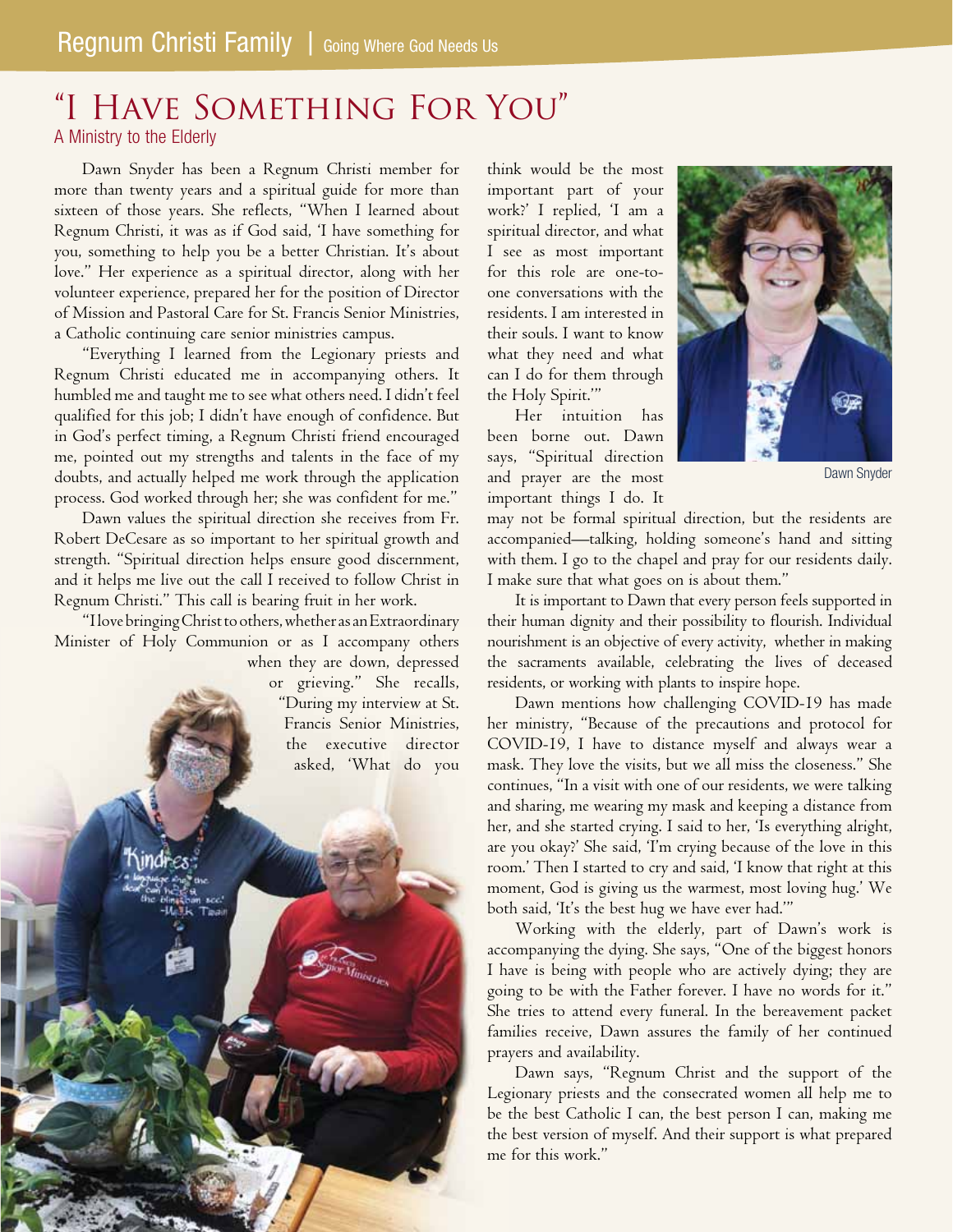### TGIFF Podcast Thank God It's First Friday



Fr. Hugh Ryan, LC, joined Br. Andrew (left) and Br. Luke (center) 0n episode 9.

Brother Luke Rawicki, LC, and Brother Andrew Torrey, LC, are studying for the priesthood at the Legionaries of Christ seminary in Rome, Italy. Raised in Louisiana, they entered the novitiate together in 2009 and are now finishing their graduate degrees in Rome. After being interviewed for a podcast, they decided they would try creating one of their own. Thus, TGIFF was born: a monthly podcast available on Apple, Google, and Spotify.

Since September 2019, the brothers have recorded more than a dozen installments to give listeners a view into the heart of the Church in Rome. The brothers want listeners "to see, through our lives" their unique experiences and encounters. They don't just explore topics in the abstract, but explore what that topic or experience means to them personally. With so much negativity on the internet, they hope to provide positive information about their

vocations and share this joy with other people.

The podcasts are spiritually nourishing and informative but also refreshingly lighthearted. The brothers begin each 30 to 40 minute podcast by singing a harmonized jingle composed by Br. Luke. While both are musically inclined, Br. Andrew is responsible for directing music at the seminary and teaching his fellow Legionaries how to harmonize. In addition to their studies, seminarians contribute to the community with particular assignments using their talents.

Podcast conversations are unscripted as might be expected in a talk-show format. One episode had the general theme "The Evangelizing Power of Beauty." The brothers frequently share events they are going through and earlier this year they discussed their intensive exams. Br. Andrew recently passed his 1.5 hour oral exams for a Masters in Philosophy. His 74-page thesis was titled "How Do I Know if an Action is Good or Bad?" The brothers expect this will be a subject for a future podcast.

If you would like to learn more about the life and thoughts of Legionary seminarians in Rome, the TGIFF podcast is an excellent glimpse into hearts minds of our future priests.

# Schedule of Events

*Please be sure to call ahead to make sure your event has not been postponed*

### **Atlanta Area**

*Retreats, marriage prep and enrichment* See website (events or services) for dates and information. www.rcatlanta.org | 770-837-2798

### **Washington, D.C. Area – OLB Retreat Center**

*Retreats, marriage prep and enrichment* See website for dates and information. www.ourladyofbethesda.org 301-365-0612

### **Connecticut Area**

*Legion of Christ Novitiate & College of Humanities* See events at www.LCCheshire.org | 203-271-0805

### **Dallas Area**

*Retreats, marriage prep and enrichment* See website (events) for dates and information. www.dfw-rc.org

### **Greater Charlotte Area**

*Retreats, spiritual exercises and enrichment* See website (retreats or events) for dates and information. www.rcgreatercharlotte.com

### **Greater Ohio Valley Area**

*Retreats, spiritual exercises and enrichment* See web site (events) for dates and information. www.rcohiovalley.org

### **Houston Area**

*Retreats, spiritual exercises and enrichment* See website (resources) for dates and information. www.thykingdomcome.us

### **New York/New Jersey/Connecticut Area**

*Retreats, marriage prep and enrichment* See website (events) for dates and information. www.regnumchristinyctnj.org 914-244-3685 | info@RegnumChristinyctnj.org

### **Missions**

*Online Spiritual Resources/Retreat Guides* www.rcspirituality.org Study Circle Guides, Ask a Priest - Q&A contact@rcspirituality.org

*Mission Youth Missions – International Missions* See website for dates: www.missionyouth.com | 855-556-6872 missionyouth@missionnetwork.com

### *Helping Hands Medical Missions*

See website (join) for dates: www.hhmm.org 972-253-1800 | mission@hhmm.org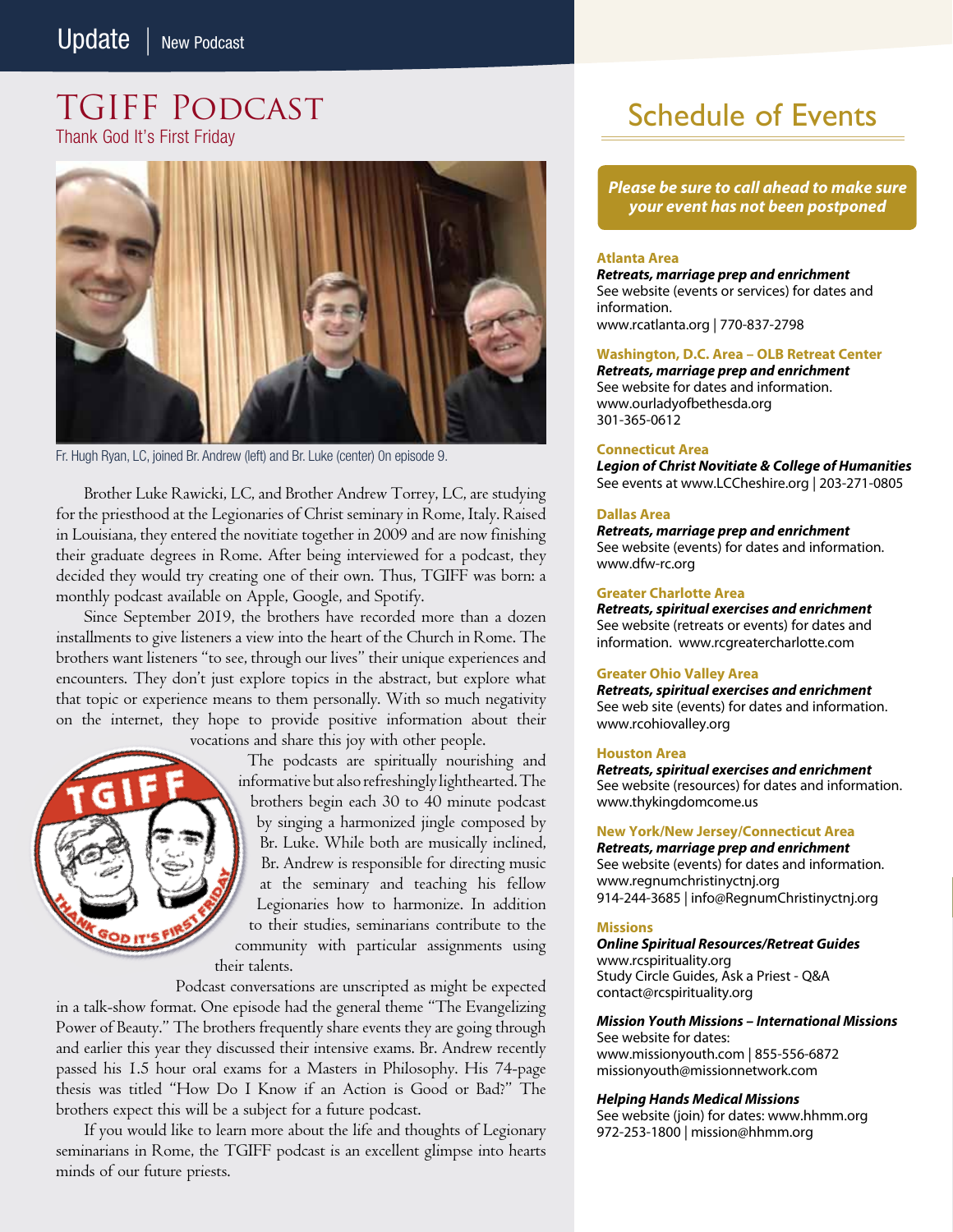

# PLAN FOR YOUR FUTURE... Provide for the Church

With the end of 2020 fast approaching, now is a good time to consider gifts that will give you an extra tax benefit this year.

There are a few ways, other than giving out right cash, that have some other benefits for you, while helping our mission. Other than cash, which is always welcome to fund annual scholarships for our seminarians, you might find one of these suits your needs:

- Gifts of Securities
- Creating a Charitable Gift Annuity
- Qualified Charitable Distribution from your traditional IRA

These special gifts also help the Legion well into the future, beyond the year they are received.

Some reasons to consider one of these special gifts:

• Gifts of appreciated securities are deductible at their full value and avoid capital gains tax. Such a gift may allow for a

gift greater than might be possible with cash alone.

- Charitable Gift Annuities offer you a dependable, fixed payment for the rest of your life while providing a tax deduction now.
- Qualified Charitable Distribution (QCD), for those who turned age 70-1/2 in 2019 or are older, offers a way to benefit even if you don't itemize on your tax return. Although there is no required minimum distribution (RMD) in 2020, you can use our site FreeWill.com/QCD/LegionOfChrist to make a gift from your traditional IRA and reduce your income.

These gifts may afford special tax advantages for you. If you are interested in making such a planned gift, please contact us. Andy Bamber, Director of Planned Giving, can work with you to provide any information or assistance you require.

## **Making A Special Gift** *Plan today… Change the future!*

| Yes, I would like to consider making a special gift please contact me to discuss some gift options:                                                                                                                                |  |  |
|------------------------------------------------------------------------------------------------------------------------------------------------------------------------------------------------------------------------------------|--|--|
| ◯ Will Q Trust Q Retirement account Q Life insurance Q Other <u>Communities and the service</u> of the material of the material of the material of the material of the material of the material of the material of the material of |  |  |
| <b>Please send me your new brochure How Tax Law Changes Affect Your Charitable Giving to consider other options</b>                                                                                                                |  |  |
|                                                                                                                                                                                                                                    |  |  |
|                                                                                                                                                                                                                                    |  |  |
|                                                                                                                                                                                                                                    |  |  |
|                                                                                                                                                                                                                                    |  |  |
|                                                                                                                                                                                                                                    |  |  |